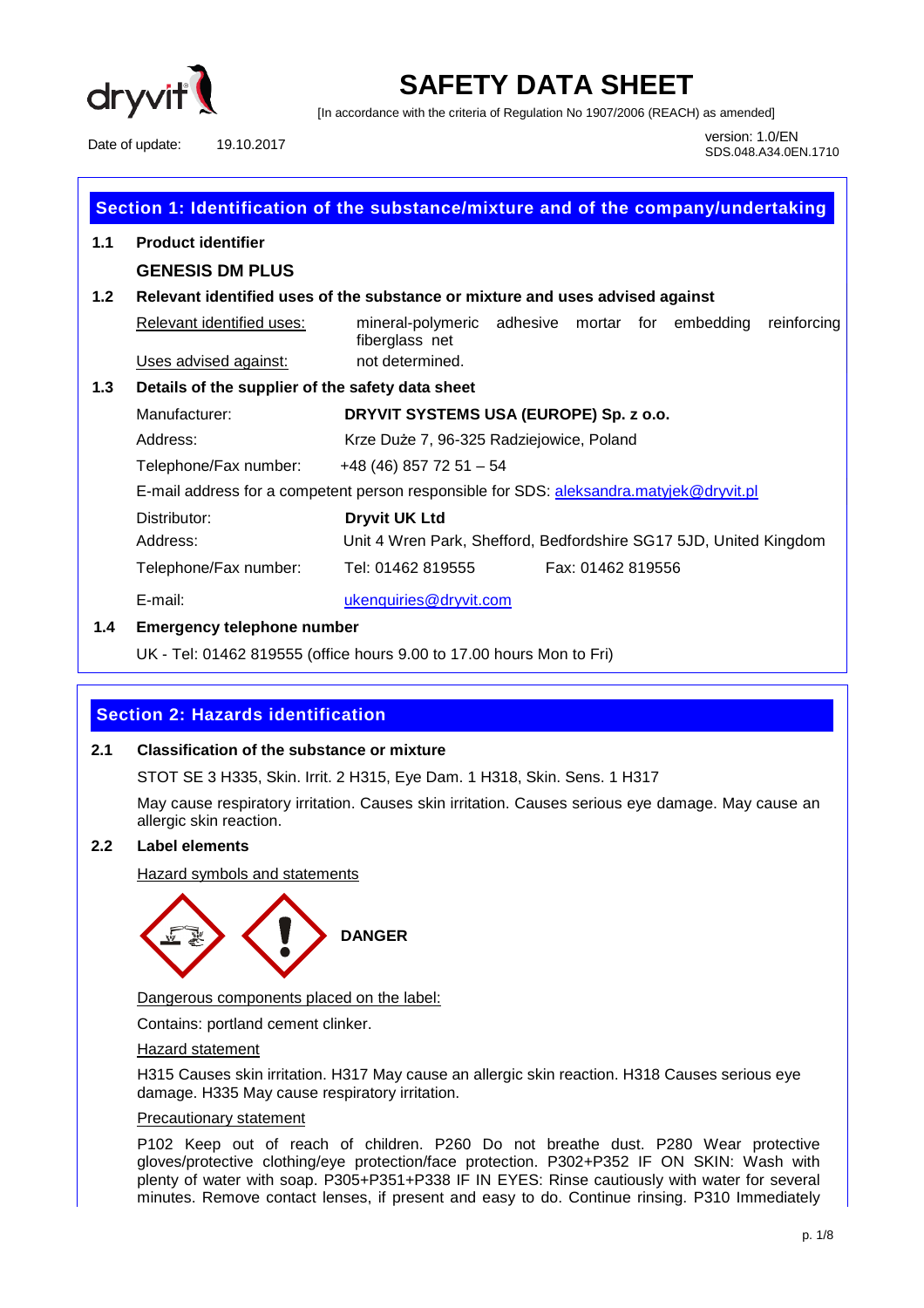

[In accordance with the criteria of Regulation No 1907/2006 (REACH) as amended]

Date of update: 19.10.2017 1.0/EN

SDS.048.A34.0EN.1710

call a doctor. P333+P313 If skin irritation or rash occurs: Get medical advice/attention.

#### **2.3 Other hazards**

Components of the mixture do not meet the criteria for PBT or vPvB in accordance with Annex XIII of REACH.

## **Section 3: Composition/information on ingredients 3.1 Substances**  Not applicable. **3.2 Mixtures**  portland cement clinker Range of percentages: 20-40% CAS number: 65997-15-1 EC number: 266-043-4 Index number: — Registration number: Classification: STOT SE 3 H335, Skin. Irrit. 2 H315, Eye Dam. 1 H318, Skin Sens. 1 H317 Product also contains quartz [CAS 14808-60-7] (< 55%) and calcium carbonate [CAS 471-34-1] (< 10%) which are not classified as hazardous.

Full text of each relevant H phrase is given in section 16 of SDS.

## **Section 4: First aid measures**

### **4.1 Description of first aid measures**

Skin contact: take off contaminated clothing. Wash out the contaminated skin with plenty of water and soap. If irritation occurs, consult a doctor.

Eye contact: protect non-irritated eye, remove contact lenses. Flush eyes thoroughly with water for 10-15 minutes with eyelids wide open. Avoid powerful water stream – risk of cornea damage. Put a sterile dressing. Immediately consult a doctor.

Ingestion: do not induce vomiting. Rinse mouth with water. Never give anything by mouth to an unconscious person. Immediately consult a doctor– show the container or label.

Inhalation: remove casualty to fresh air, keep the victim warm and calm. If disturbing symptoms occur, consult a doctor.

#### **4.2 Most import ant symptoms and effects, both acute and delayed**

Skin contact: dryness, redness, irritation, allergic reactions.

Eye contact: redness, tearing, burning sensation, blurred vision, pain, risk of serious damage to eyes.

Ingestion: stomach ache, nausea and vomiting, product ingestion can lead to intestinal obstruction.

Inhalation: respiratory tract irritation, cough.

#### **4.3 Indication of any immediate medical attention and special treatment needed**

Physician makes a decision regarding further medical treatment after thoroughly examination of the injured. Symptomatic treatment.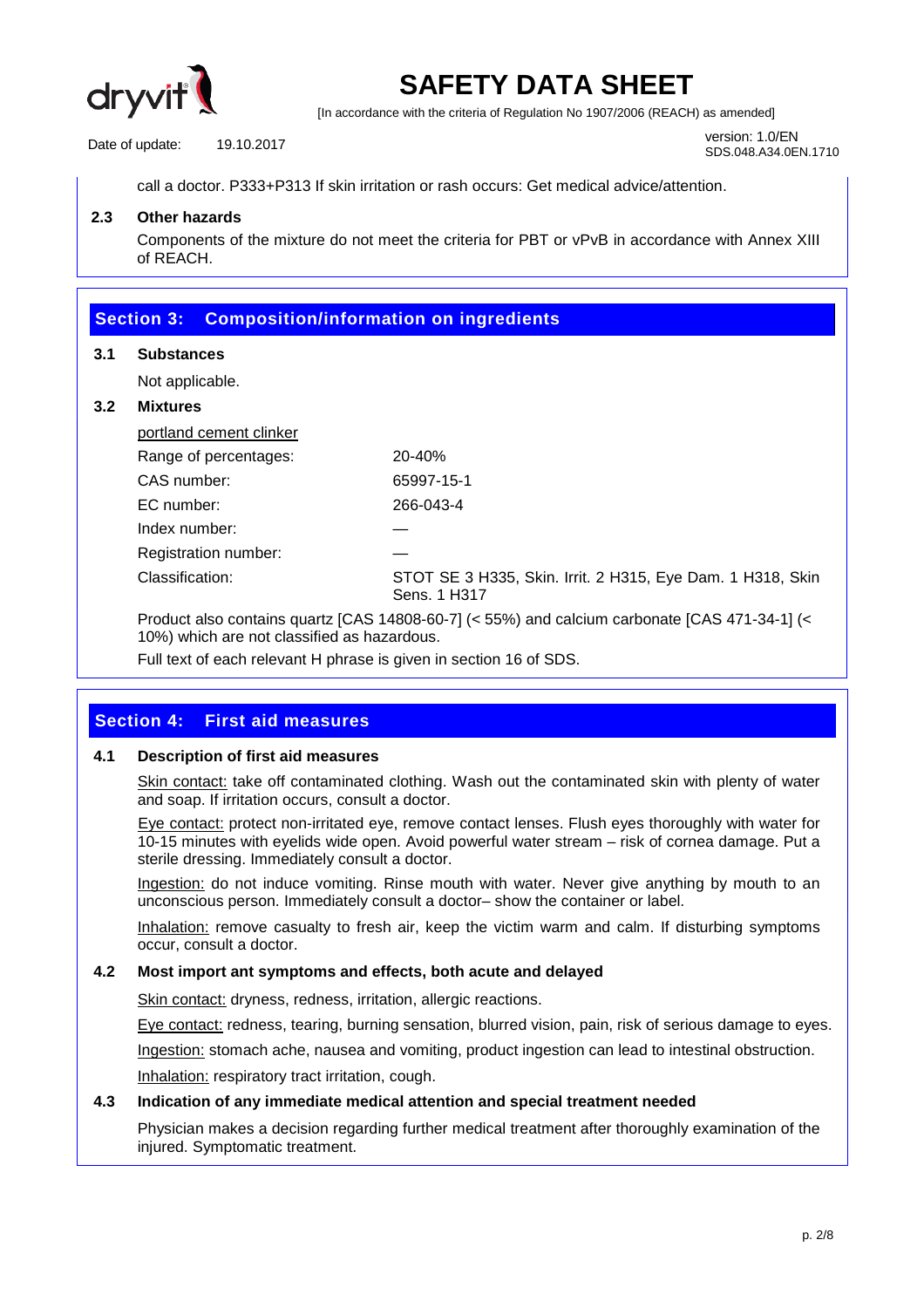

[In accordance with the criteria of Regulation No 1907/2006 (REACH) as amended]

Date of update: 19.10.2017 1.0/EN

SDS.048.A34.0EN.1710

## **Section 5: Firefighting measures**

#### **5.1 Extinguishing media**

Suitable extinguishing media: CO<sub>2</sub>, extinguishing powder, foam, water spray. Adapt extinguishing measures to the surrounding materials.

Unsuitable extinguishing media: water jet – risk of the propagation of the flame.

#### **5.2 Special hazards arising from the substance or mixture**

During the fire, may produce harmful fumes containing carbon oxides and other hazardous products of thermal decomposition. Do not inhale combustion products, they can be dangerous for human health.

#### **5.3 Advice for firefighters**

Personal protection typical in case of fire. Do not stay in the fire zone without self-contained breathing apparatus and protective clothing resistant to chemicals. Collect used extinguishing agents.

### **Section 6: Accidental release measures**

#### **6.1 Personal precautions, protective equipment and emergency procedures**

Limit the access for the outsiders into the breakdown area, until the suitable cleaning operations are completed. In case of release of large amounts of the product, isolate the exposed area. Use personal protective equipment. Avoid eye and skin contamination. Ensure adequate ventilation. Do not inhale dust of the product.

#### **6.2 Environmental precautions**

In case of release of large amounts of the mixture, it is necessary to take appropriate steps to prevent it from spreading into the environment. Notify relevant emergency services.

#### **6.3 Methods and material for containment and cleaning up**

#### Dry product

Collect scattered product in a dry state if possible. Use dry cleaning methods, such as vacuuming (industrial equipment equipped with a highly efficient filtering) that do not cause dust sputtering. Never use compressed air. Avoid inhalation of dust and contact with skin. Spilled material should be placed in the container. Clean and ventilate the contaminated area properly.

#### Wet product

Product binds water and hardens. Collect the hardened product mechanically. Waste product may be treated as rubble.

#### **6.4 Reference to other sections**

Appropriate conduct with waste product – section 13. Personal protective equipment – section 8.

#### **Section 7: Handling and storage**

#### **7.1 Precautions for safe handling**

Handle in accordance with good occupational hygiene and safety practices. Before break and after work wash hands. Wear personal protective equipment. Avoid eye and skin contamination. Use only in a well-ventilated area. Do not breathe dust of the product. Use in accordance with identified purpose.

#### **7.2 Conditions for safe storage, including any incompatibilities**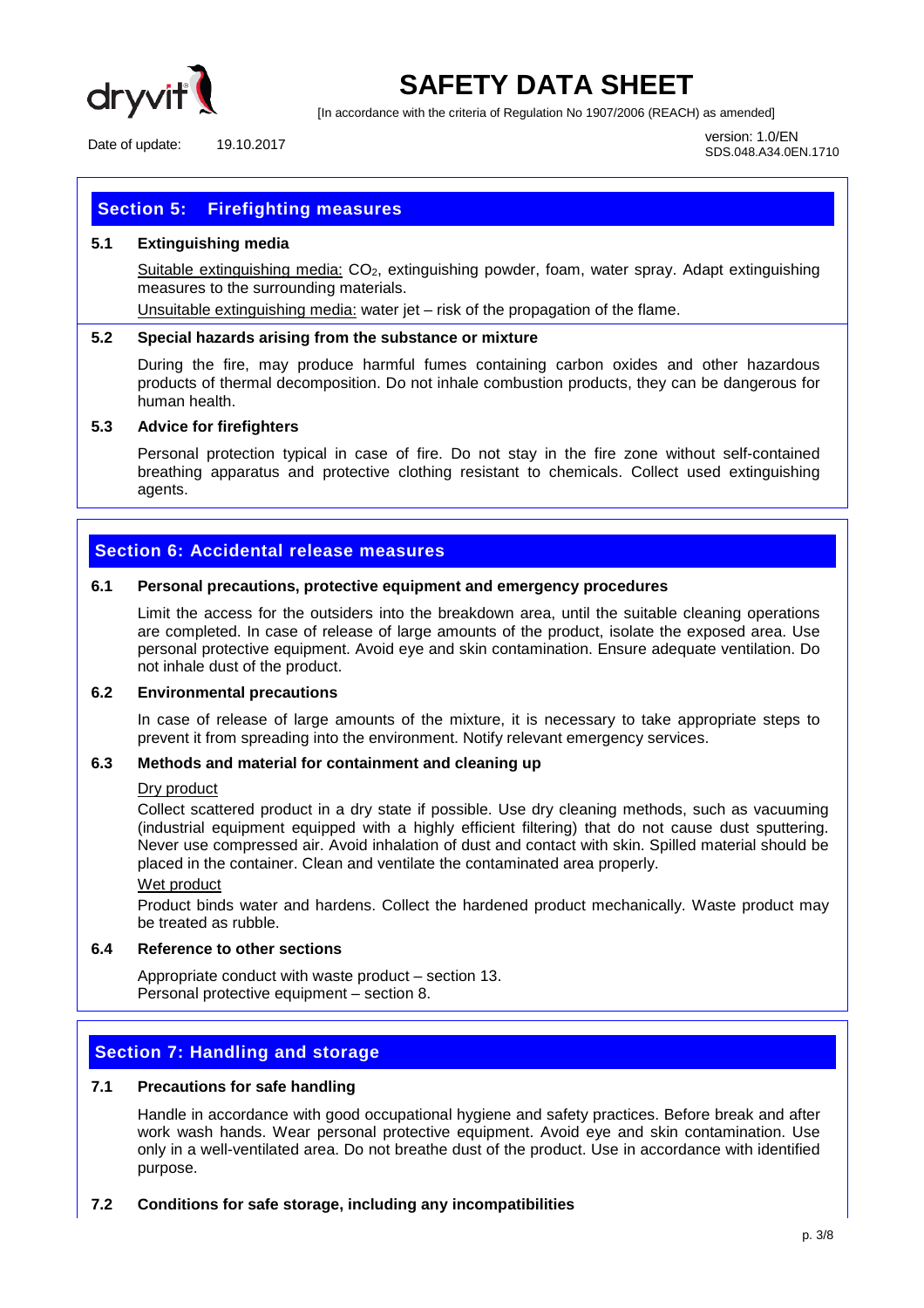

[In accordance with the criteria of Regulation No 1907/2006 (REACH) as amended]

Date of update: 19.10.2017 1.0/EN

SDS.048.A34.0EN.1710

Store only in original, tightly closed containers, in a dry and well-ventilated area. Do not store with food or feed for animals. Protect from damage, direct influence of atmospheric conditions and moisture. Keep the unused containers tightly closed. Opened containers should be resealed. Recommended storage temperature: 4-38ºC. The maximum shelf life: 12 months from date of manufacture on the packaging.

#### **7.3 Specific end use(s)**

No information about other uses than those mentioned in subsection 1.2.

### **Section 8: Exposure controls/personal protection**

#### **8.1 Control parameters**

Product does not contain any components with occupational exposure limit values at working place in Community.

Please check also any national occupational exposure limit values in your country.

Legal Basis: Commission Directive 2006/15/EC of 7 February 2006 establishing a second list of indicative occupational exposure limit values in implementation of Council Directive 98/24/EC and amending Directives 91/322/EEC and 2000/39/EC.

#### **8.2 Exposure controls**

Use the product in accordance with good occupational hygiene and safety practices. Do not eat, drink or smoke when handling the product. Before break and after work wash hands carefully. Avoid eye and skin contamination. Effective general ventilation and/or local ventilation should be provided to keep air contamination below current exposure limit values. Eyewashes should be installed near the working place.

#### Hand and body protection

Use suitable protective gloves. In the case of short-term contact use protective gloves on the level of effectiveness of 2 or more (breakthrough time > 30 min.). For prolonged contact use protective gloves on the level of effectiveness of 6 (breakthrough time  $>$  480 min.). Wear protective clothing.



When using protective gloves during work with chemical products, it should be noted that the efficacy levels and corresponding breakthrough times do not indicate actual times of protection at a particular workplace, because the protection can be affected by many factors, e.g. temperature, other substances etc. If there are any signs of degradation, damage or change in appearance (colour, flexibility, shape), it is recommended to replace the gloves with a new pair. Please follow the manufacturer's instructions, not only in terms of gloves' usage, but also in terms of their cleaning, maintenance and storage. It is also important to know how to take off the gloves in order to avoid hands contamination.

#### Eye protection

Wear protective glasses or face protection.

#### Respiratory protection

In case of particulate air pollution, when the dust concentrations exceed the normative values, filtering equipment selected in accordance with the multiplicity of exceeded the occupational exposure limit values must be used (P1/is applied in case of particulate concentration no more than 4 x the occupational exposure limit values, P2/is applied in case of particulate concentration no more than 10 x the occupational exposure limit values, P3/ is applied in case of particulate concentration no more than 30 x the occupational exposure limit values).

#### Environmental exposure controls

Do not allow the product to contaminate ground water, drains, canalization or soil. Possible emissions from the ventilation systems and processing equipment should be controlled in order to determinate their compatibility with environmental protection regulations.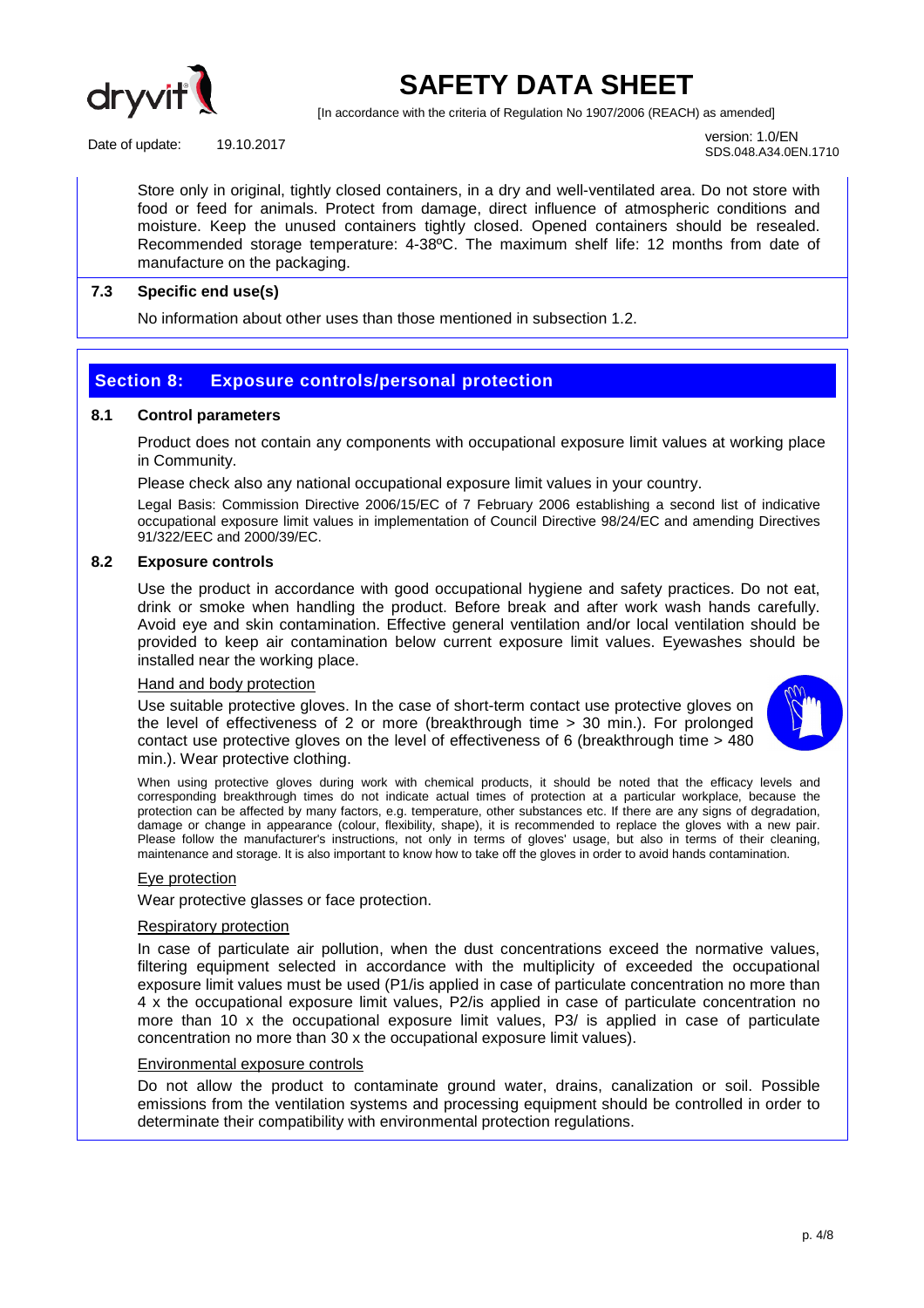

[In accordance with the criteria of Regulation No 1907/2006 (REACH) as amended]

Date of update: 19.10.2017 1.0/EN

SDS.048.A34.0EN.1710

| <b>Physical and chemical properties</b><br><b>Section 9:</b> |                                                       |                                                         |  |  |
|--------------------------------------------------------------|-------------------------------------------------------|---------------------------------------------------------|--|--|
| 9.1                                                          | Information on basic physical and chemical properties |                                                         |  |  |
|                                                              | physical state:                                       | solid                                                   |  |  |
|                                                              | colour:                                               | grey                                                    |  |  |
|                                                              | odour:                                                | characteristic                                          |  |  |
|                                                              | odour threshold                                       | not determined                                          |  |  |
|                                                              | pH:                                                   | not applicable                                          |  |  |
|                                                              | melting point/freezing point:                         | not determined                                          |  |  |
|                                                              | initial boiling point and boiling range:              | not applicable                                          |  |  |
|                                                              | flash point:                                          | not applicable                                          |  |  |
|                                                              | evaporation rate:                                     | not applicable                                          |  |  |
|                                                              | flammability (solid, gas):                            | not applicable, product is not flammable                |  |  |
|                                                              | upper/lower flammability or explosive limits:         | not applicable                                          |  |  |
|                                                              | vapour pressure:                                      | not applicable                                          |  |  |
|                                                              | vapour density:                                       | not applicable                                          |  |  |
|                                                              | density:                                              | 1,6-1,9 $g/cm3$                                         |  |  |
|                                                              | solubility(ies):                                      | not determined                                          |  |  |
|                                                              | partition coefficient: n-octanol/water:               | not determined                                          |  |  |
|                                                              | auto-ignition temperature:                            | not applicable, product is not subject to auto-ignition |  |  |
|                                                              | decomposition temperature:                            | not determined                                          |  |  |
|                                                              | explosive properties:                                 | not display                                             |  |  |
|                                                              | oxidising properties:                                 | not display                                             |  |  |
|                                                              | viscosity:                                            | not applicable                                          |  |  |
| 9.2                                                          | <b>Other information</b>                              |                                                         |  |  |
|                                                              | graining:                                             | $0,1-0,6$ mm                                            |  |  |

## **Section 10: Stability and reactivity**

#### **10.1 Reactivity**

Product is feebly reactive. It does not undergo a hazardous polymerization. See also section: 10.3- 10.5

### **10.2 Chemical stability**

The product is stable under normal conditions of use and storage.

#### **10.3 Possibility of hazardous reactions**

Hazardous reactions are not known.

#### **10.4 Conditions to avoid**

Protect from moisture. Product is hygroscopic, it is subject to caking in contact with water which causes a decrease in quality of the product. Avoid heat and direct exposure to sunlight. Protect from frost.

#### **10.5 Incompatible materials**

Strong oxidants.

#### **10.6 Hazardous decomposition products**

Not known.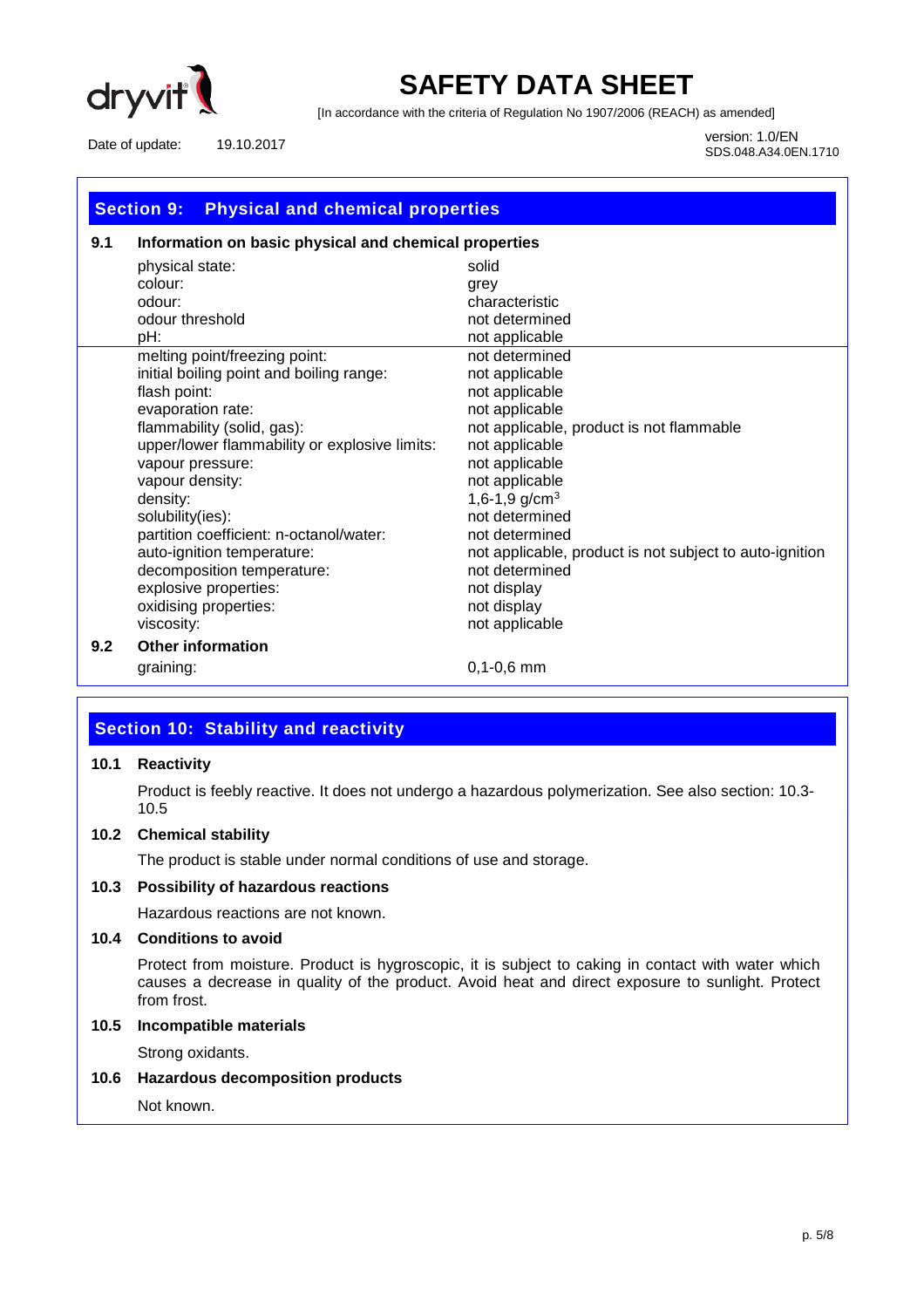

[In accordance with the criteria of Regulation No 1907/2006 (REACH) as amended]

Date of update: 19.10.2017 1.0/EN

SDS.048.A34.0EN.1710

| <b>Section 11: Toxicological information</b> |                                                                                                                                                                                    |  |  |  |
|----------------------------------------------|------------------------------------------------------------------------------------------------------------------------------------------------------------------------------------|--|--|--|
| 11.1                                         | Information on toxicological effects                                                                                                                                               |  |  |  |
|                                              | Acute toxicity                                                                                                                                                                     |  |  |  |
|                                              | Based on available data, the classification criteria are not met.                                                                                                                  |  |  |  |
|                                              | Skin corrosion/irritation                                                                                                                                                          |  |  |  |
|                                              | Causes skin irritation.                                                                                                                                                            |  |  |  |
|                                              | Serious eye damage/irritation                                                                                                                                                      |  |  |  |
|                                              | Causes serious eye damage.                                                                                                                                                         |  |  |  |
|                                              | Respiratory or skin sensitisation                                                                                                                                                  |  |  |  |
|                                              | May cause an allergic skin reaction.                                                                                                                                               |  |  |  |
|                                              | <b>Germ cell mutagenicity</b>                                                                                                                                                      |  |  |  |
|                                              | Based on available data, the classification criteria are not met.                                                                                                                  |  |  |  |
|                                              | Carcinogenicity                                                                                                                                                                    |  |  |  |
|                                              | Based on available data, the classification criteria are not met.                                                                                                                  |  |  |  |
|                                              | Reproductive toxicity                                                                                                                                                              |  |  |  |
|                                              | Based on available data, the classification criteria are not met.                                                                                                                  |  |  |  |
|                                              | STOT-single exposure                                                                                                                                                               |  |  |  |
|                                              | May cause respiratory irritation.                                                                                                                                                  |  |  |  |
|                                              | STOT-repeated exposure                                                                                                                                                             |  |  |  |
|                                              | Based on available data, the classification criteria are not met.                                                                                                                  |  |  |  |
|                                              | Aspiration hazard                                                                                                                                                                  |  |  |  |
|                                              | Based on available data, the classification criteria are not met.                                                                                                                  |  |  |  |
|                                              | Symptoms related to the physical, chemical and toxicological properties                                                                                                            |  |  |  |
|                                              | Direct contact with dry product may cause mechanical cornea damage, redness, tearing, burning,<br>immediate or delayed irritation, inflammation, pain, risk of serious eye damage. |  |  |  |
|                                              | Contact with a wet product may cause moderate irritation (e.g. conjunctivitie) or severe ever                                                                                      |  |  |  |

Contact with a wet product may cause moderate irritation (e.g. conjunctivitis) or severe eye damage and blindness.

Exposure to dust causes irritation of nose, throat, eyes and lungs and may cause feeling of suffocation. Chronic exposure to dust can cause many diseases, most commonly: chronic inflammation of nose, throat, larynx, bronchial asthma, pneumoconiosis, chronic obstructive lung disease.

## **Section 12: Ecological information**

#### **12.1 Toxicity**

Product is not classified as hazardous for the environment.

### **12.2 Persistence and degradability**

Product is based on mineral compounds, it is not biodegradable.

#### **12.3 Bioaccumulative potential**

Not expected to bioaccumulate.

#### **12.4 Mobility in soil**

In contact with water, the product is subject to caking. Product is not mobile in soil and water. Mobility of components of the mixture depends on the hydrophilic and hydrophobic properties and biotic and abiotic conditions of soil, including its structure, climatic conditions, seasons and soil organisms.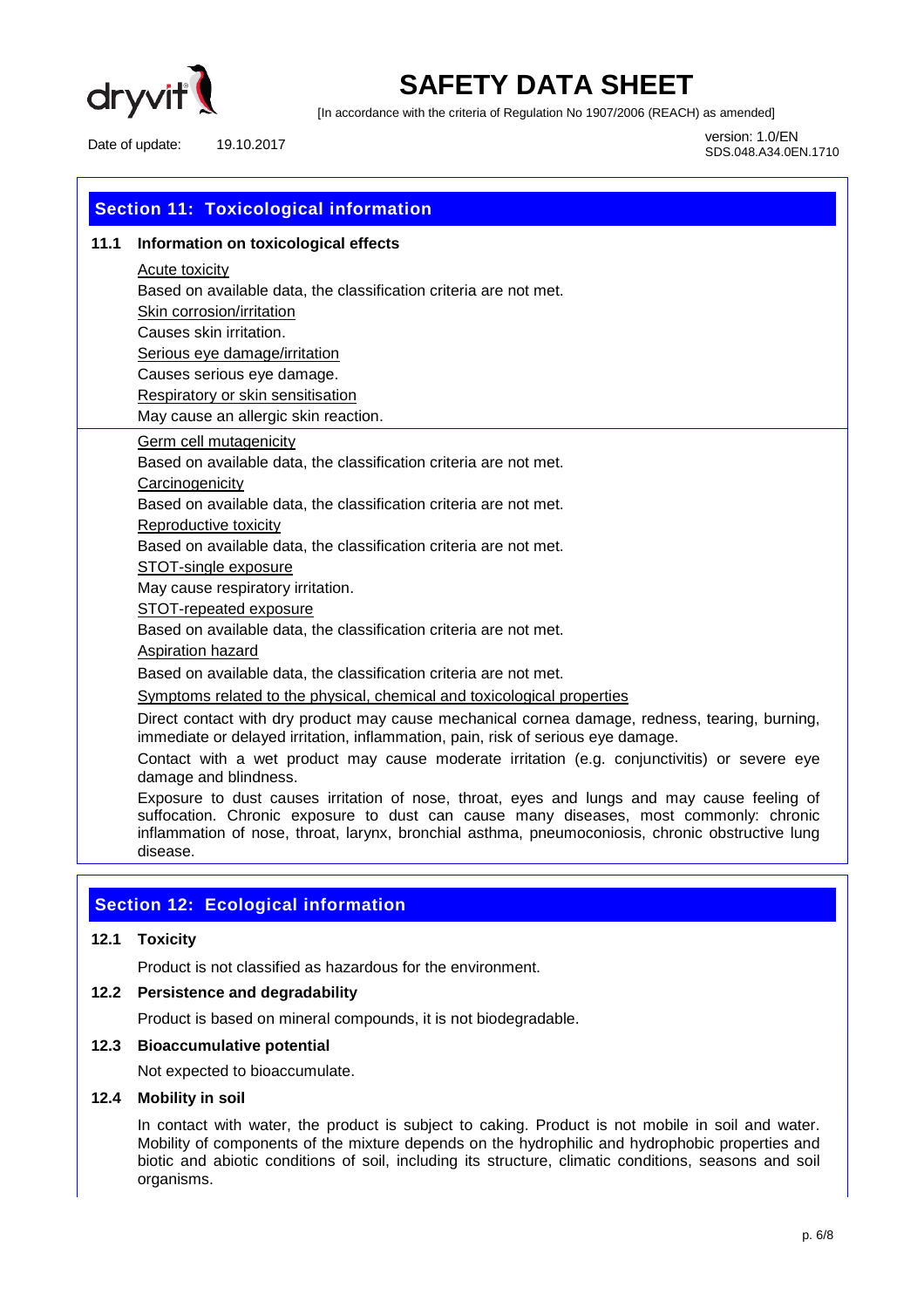

[In accordance with the criteria of Regulation No 1907/2006 (REACH) as amended]

Date of update: 19.10.2017 1.0/EN

SDS.048.A34.0EN.1710

#### **12.5 Results of PBT and vPvB assessment**

Not applicable.

#### **12.6 Other adverse effects**

The mixture is not classified as hazardous to the ozone layer. Consider other harmful effects of individual components of the mixture on the environment (eg, endocrine disrupting potential, global warming potential.

## **Section 13: Disposal considerations**

#### **13.1 Waste treatment methods**

Disposal methods for the product: disposal in accordance with the local legislation. Do not empty into drains, sewers, surface waters. Residues should be reused. Hardened product can be treated as building rubble. Waste code should be given in the place of its formation.

Disposal methods for used packing: reuse/recycle/liquidate empty containers in accordance with the local legislation. Only completely empty containers can be recycled. Legal basis: Directive 2008/98/EC, 94/62/EC. Please check national legislation.

## **Section 14: Transport information**

## **14.1 UN number**

Not applicable. The product is not classified as dangerous during transport.

## **14.2 UN proper shipping name**

Not applicable.

**14.3 Transport hazard class(es)** 

Not applicable.

**14.4 Packing group** 

Not applicable.

**14.5 Environmental hazards** 

Not applicable.

- **14.6 Special precautions for user**  Not applicable.
- **14.7 Transport in bulk according to Annex II of Marpol and the IBC Code**  Not applicable.

## **Section 15: Regulatory information**

#### **15.1 Safety, health and environmental regulations/legislation specific for the substance or mixture**

**Regulation (EC) No 1907/2006** of the European Parliament and of the Council of 18 December 2006 concerning the Registration, Evaluation, Authorization and Restriction of Chemicals (REACH), establishing a European Chemicals Agency, amending Directive 1999/45/EC and repealing Council Regulation (EEC) No 793/93 and Commission Regulation (EC) No 1488/94 as well as Council Directive 76/769/EEC and Commission Directives 91/155/EEC, 93/67/EEC, 93/105/EC and 2000/21/EC.

**Regulation (EC) No 1272/2008** of the European Parliament and of the Council of 16 December 2008 on classification, labelling and packaging of substances and mixtures, amending and repealing Directives